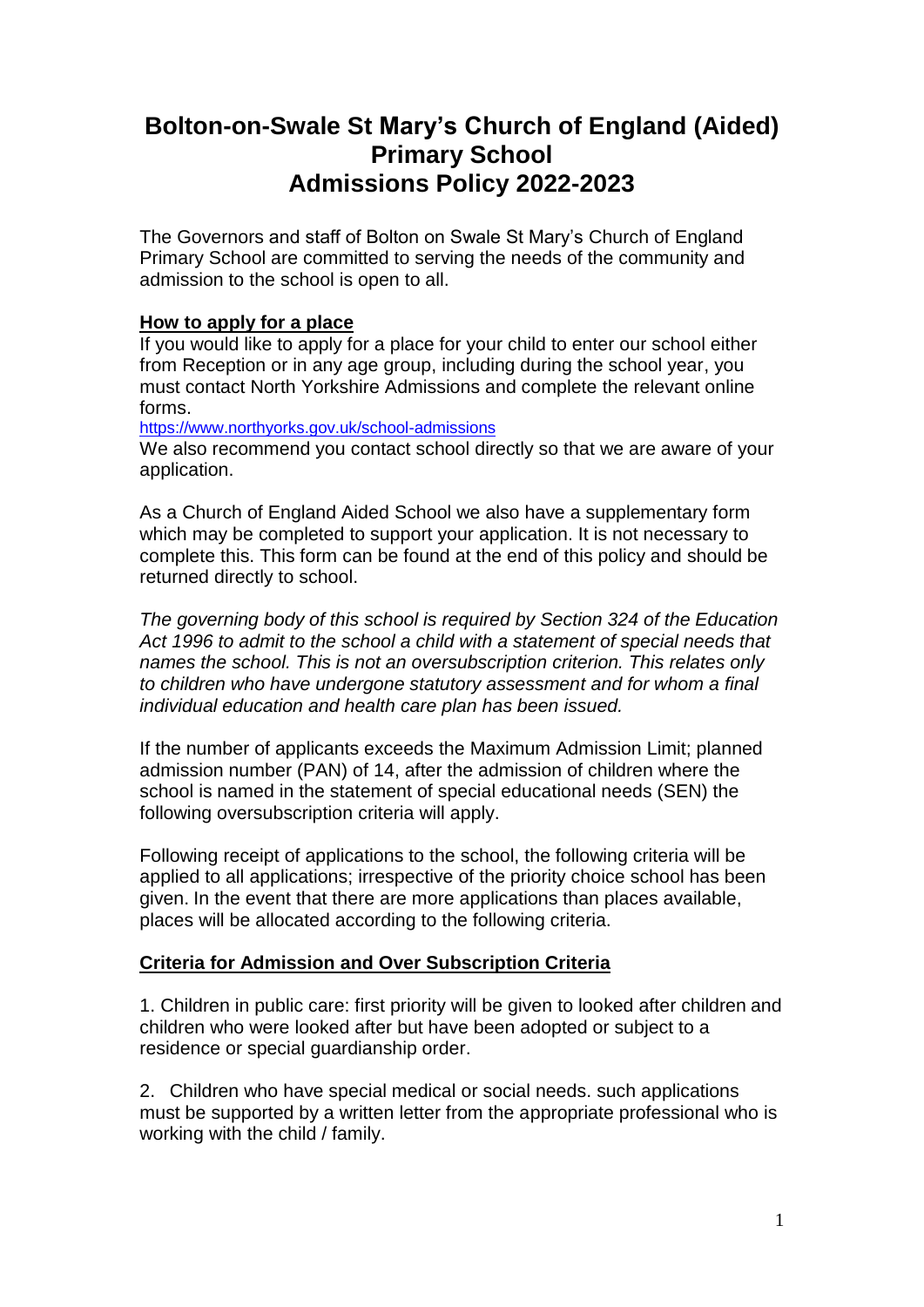3. Children who have brothers or sisters (including step brothers/sisters and children living as siblings in the same family unit) who are on the school's roll on the date of the pupil's expected admission to school.

4. Children of practising Anglicans, (defined as those who attend an act of worship on average once per month) and whose commitment to the Church of England is confirmed in writing by a priest or religious minister. If applying on this basis, please complete the supplementary application form which is available from the school and **return directly to the school. .** 

5. Children of practising Christians (defined as those who attend an act of worship on average once per month) whose commitment is confirmed in writing by a priest or religious minister. If applying on this basis, please complete the supplementary application form which is available from the school and **return directly to the school**

6. Any other children.

The official maximum number of admissions agreed with the Local Authority is 14.

In the event of more children qualifying in any criterion band than there are places available, governors will allocate school places according to the following criteria:

Distance from home to school using the Local Authority's electronic mapping system.

In the event that two or more applicants live equidistant from the school lots would be drawn.

## **Appeals**

Appeals against the Governors' decision must be lodged with the Clerk to the Appeals Committee within 20 days of receiving the notice that a place has not been offered for a child. Appeals must be lodged in writing. Parents have a statutory right to an appeal.

Appeals forms are available from the school office.

The school will operate its Admissions Policy in line with the North Yorkshire co-ordinated Admissions practice and Application forms for this purpose are available from North Yorkshire County Council; Admission packs are available from school also. Applications may be made electronically.

#### **Admission of children below compulsory school age**

- Children who are offered a Reception place in the school will be able to start school in the September following their fourth birthday.
- Parents may request that the date their child is admitted to the school is deferred until later in the same school year or until the child reaches compulsory school age in that school year.
- Parents may request that their child attends part-time until the child reaches compulsory school age.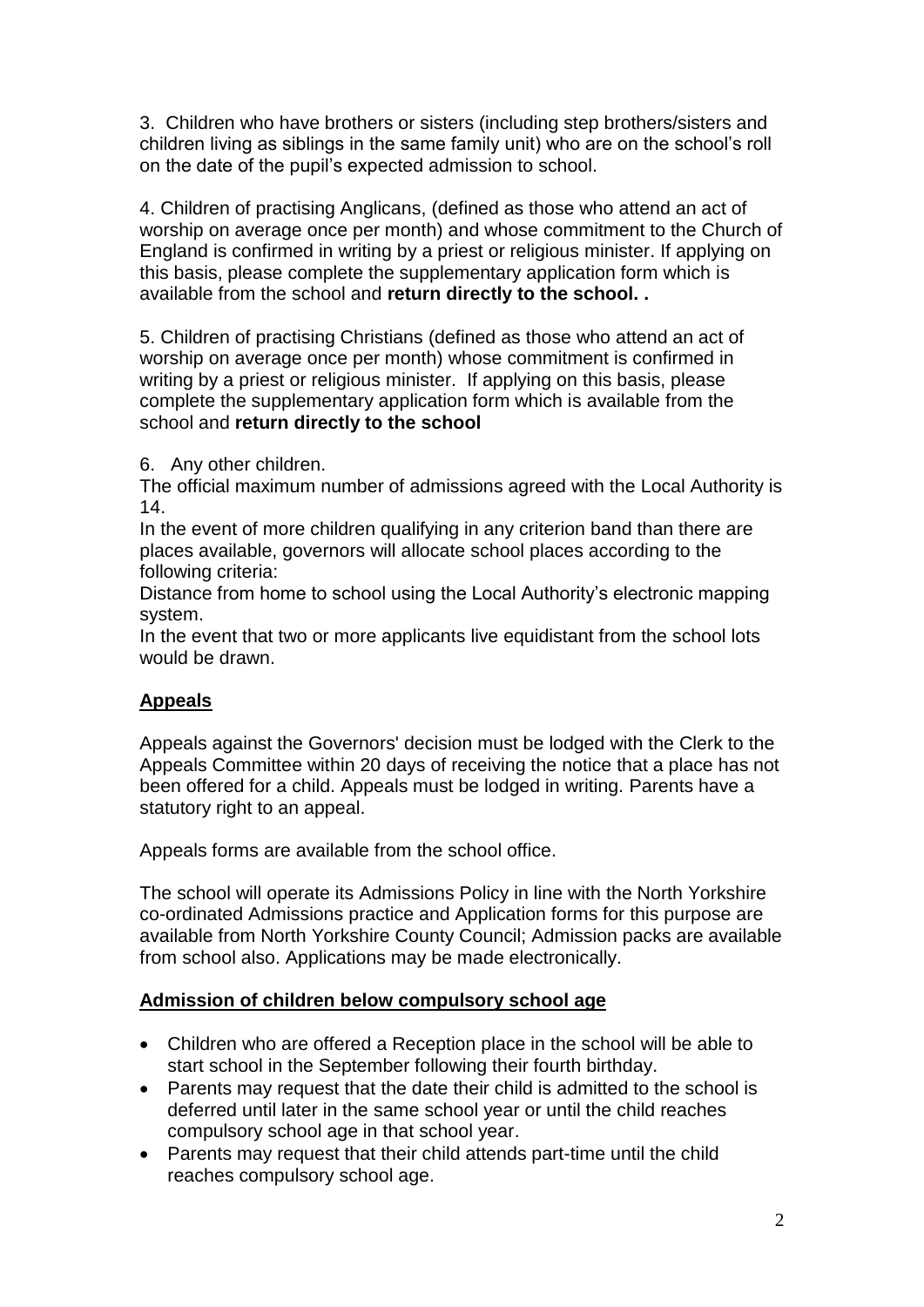- Requests for a child to start their schooling on a part-time basis or to defer the start until they reach compulsory school-age should be addressed to the Head teacher.
- Compulsory school age is the beginning of the term following the child's fifth birthday

### **Deferred entry to primary schools**

- Parents of children who are offered a place at the school before they are of compulsory school age may defer their child's entry until later in the school year. Where entry is deferred, the school will hold the place for that child and not offer it to another child during the remainder of the school year for which application was made.
- It should be noted, however, that such children will only be allowed to start at the beginning of a term.
- Parents may not defer entry beyond the beginning of the term after the child's fifth birthday, nor beyond the beginning of the summer term of the school year for which the original application was accepted.

#### **In-year applications – applications for every age group**

When all available places have been allocated, the school will operate a waiting list which will be kept open for the remainder of the academic year for which application was made. Parents/Carers will need to make a request to school for their child to be added to this list. Late entries will be added to this list also. Waiting lists will be maintained in order of the oversubscription priorities.These are the same as the criteria for admission above.

As a Voluntary Aided school, we issue a supplementary form to those applying on the basis of being practising Anglicans/Christians. A copy is attached to this policy. It is the responsibility of parents to ensure the supplementary form is completed and returned directly to school. Where no supplementary form is provided governors will not be able to take attendance at church into consideration when ranking the applications.